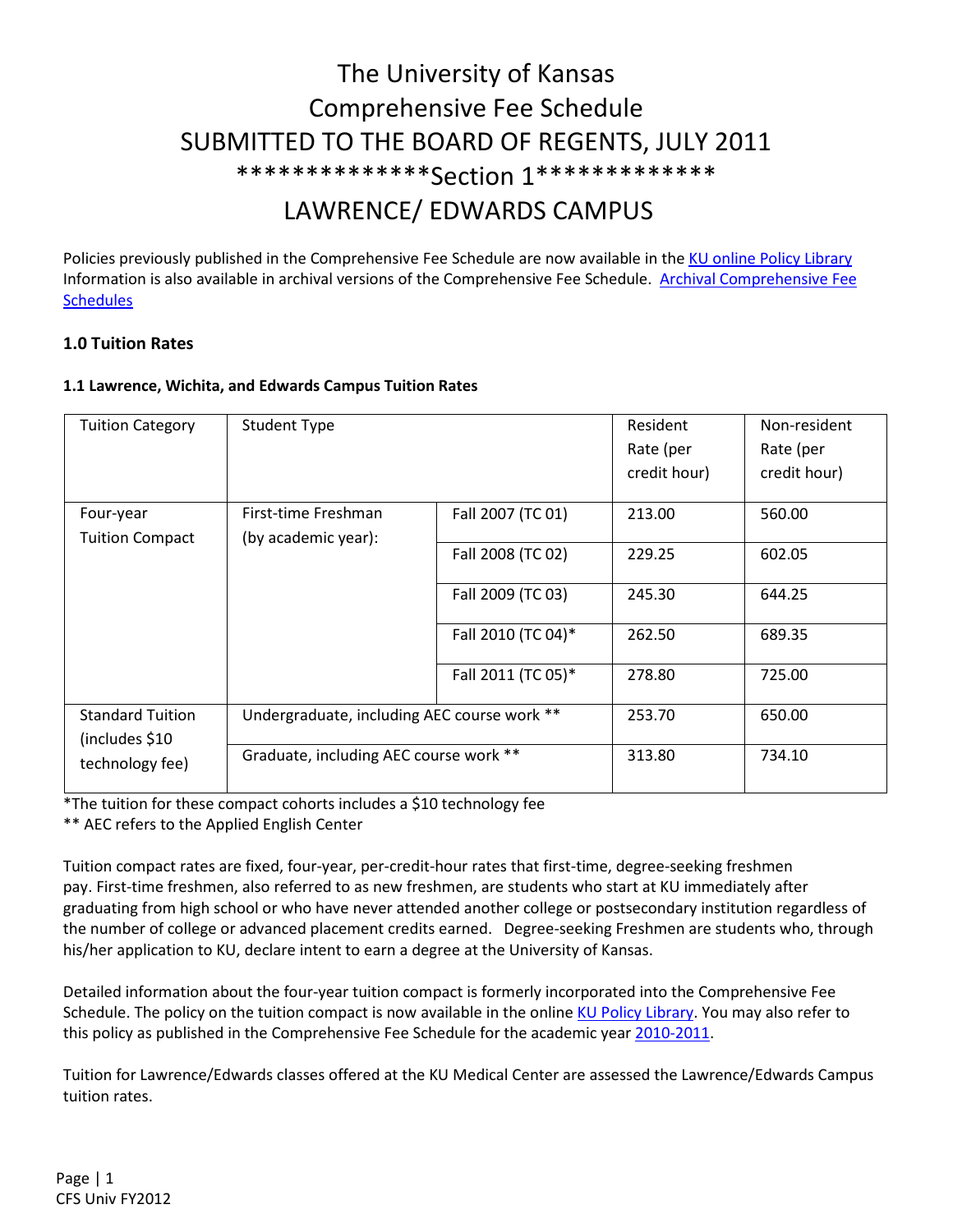#### 1.2 PharmD Program

Fixed-rate, guaranteed tuition applies to all students entering the PharmD Program.

| <b>PharmD Students Admitted</b> | Resident                                    | Non-resident                                  |
|---------------------------------|---------------------------------------------|-----------------------------------------------|
| 2011/2012 (TP 05)               | Fall/Spring \$9,225.00<br>Summer \$2,350.00 | Fall/Spring \$16,800.00<br>Summer \$4,175.00  |
| 2010/2011 (TP 04)               | Fall/Spring \$8,100.00<br>Summer \$2,075.00 | Fall/Spring \$15,150.00<br>Summer \$ 3,775.00 |

The fixed-rate, guaranteed tuition for the four-year PharmD program includes 100% of all tuition and fee related charges: tuition, technology fee, course fees, and campus fees. Standard tuition rates [see 1.1] apply for students enrolled in the PharmD program who are not members of a four-year tuition compact cohort.

#### 2.0 Fees

#### 2.1 Course Fees

The following course fees, in addition to the tuition rates indicated above, are assessed per credit hour

| <b>School</b>                     | 2011-12  | 2012-13  | 2013-14    |
|-----------------------------------|----------|----------|------------|
| Architecture                      | \$40.50  | \$42.10  | \$44.65    |
| <b>Business</b>                   | \$108.55 | \$112.90 | \$119.70   |
| Business (master's) *             | \$197.90 | \$205.80 | \$218.20   |
| Education                         | \$21.70  | \$22.55  | \$23.90    |
| <b>Edwards Campus Programs</b>    | \$43.45  | \$45.20  | \$47.90    |
| Engineering                       | \$43.45  | \$45.20  | \$47.90    |
| <b>Engineering Edwards Campus</b> | \$48.70  | \$50.65  | \$53.70    |
| <b>School of Music/Arts</b>       | \$21.70  | \$22.55  | \$23.90    |
| Journalism                        | \$17.50  | \$18.20  | \$19.30    |
| Law School **                     | \$224.20 | \$233.15 | \$247.15   |
| PharmD Program                    | \$167.00 | \$173.70 | <b>TBD</b> |
| Social Welfare                    | \$29.80  | \$31.00  | \$32.85    |

\*All 700-899 level courses; this fee is comprised of the \$108.55 and \$89.35 applying only to the Masters Level \*\*Students enrolled in the Doctor of Juridical Science (S.J.D.) Degree Program pay \$1,000.00 per semester (fall/spring only) in addition to the Law School course fee listed above.

#### 2.2 Mediated Course Fees

 Mediated Course Fee I: Online (www) courses are subject to a mediated course fee \$30.00 per credit hour. Mediated Fee II: Premium fees may be assessed for online courses with higher development/maintenance costs and/or greater market value.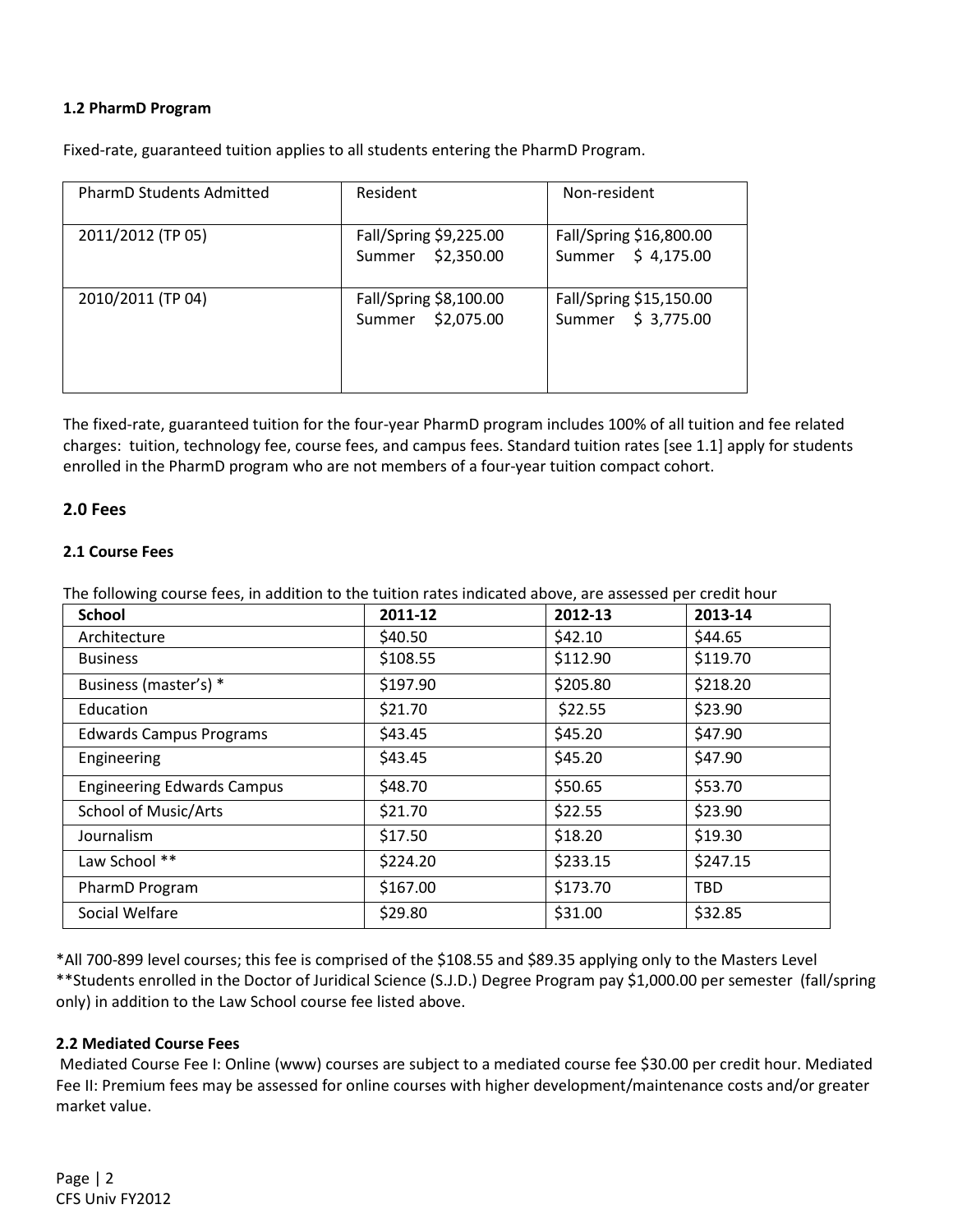#### 2.3 Required Campus Fees

Required campus fees apply to all Lawrence/Edwards Campus and off-campus coursework

| Location of              | Semester/   | <b>Credit Hours</b> | Amount (undergraduate |
|--------------------------|-------------|---------------------|-----------------------|
| Course                   | Term        |                     | and graduate)         |
| Lawrence                 | Fall/Spring | $0.10 - 5.00$       | 71.49 per credit hour |
|                          |             | 5.01-5.99           | 71.50 per credit hour |
|                          |             | $6.00+$             | 428.95 flat rate      |
|                          | Summer      | $0.10 - 5.00$       | 44.80 per credit hour |
|                          |             | $5.01+$             | 224.00 flat rate      |
| Edwards*                 | All         | $0-12.00$           | 66.00 per credit hour |
|                          |             | $12.01+$            | 792.00 flat rate      |
| Off Campus<br>Courses ** | All         | $0 - 12.00$         | 45.00 per credit hour |
|                          |             | $12.01+$            | 540.00 flat rate      |

\* Comprised of: Construction Fee \$15.00; Edwards Campus Student Union Fee \$6.00; Campus Fee \$45.00.

\*\*Applies to all classes excluding those with Lawrence, Edwards, or Medical Center Campus locations.

#### 2.4 Composition of the Full Lawrence Campus Fee

| Fee Name                                | Semester | Summer  |
|-----------------------------------------|----------|---------|
| Student-Health Fee <sup>1</sup>         | \$108.80 | \$63.10 |
| Counseling and Psychological            | \$16.50  | \$9.55  |
| <b>Services</b>                         |          |         |
| <b>Student Recreation &amp; Fitness</b> | \$75.50  | \$37.75 |
| Center Fee <sup>2</sup>                 |          |         |
| Student Union Building Fee <sup>3</sup> | \$41.00  | \$20.50 |
| <b>Student Union Renovation Fee</b>     | \$13.80  | \$6.90  |
| <b>Student-Senate Activity Fee</b>      | \$17.00  | \$8.50  |
| Women's & Non-Revenue                   | \$25.00  | \$12.50 |
| Intercollegiate Sports                  |          |         |
| <b>Educational-Opportunity Fee</b>      | \$5.75   | \$2.85  |
| Child Care Facility                     | \$4.00   | \$2.00  |
| <b>Construction Fee</b>                 |          |         |
| <b>Campus Transportation Fee</b>        | \$75.20  | \$37.60 |
| Campus Environmental                    | \$4.10   | \$1.80  |
| Improvement Fee <sup>4</sup>            |          |         |
| Legal Services for Students             | \$10.90  | \$5.45  |
| Fee                                     |          |         |
| Newspaper Readership Fee <sup>5</sup>   | \$4.45   | \$2.20  |
| <b>Office of Multicultural Affairs</b>  | \$6.35   | \$3.00  |
| $\text{Fe}^6$                           |          |         |
| <b>Student Union Activities Fee</b>     | \$6.00   | \$3.00  |

Page | 3 CFS Univ FY2012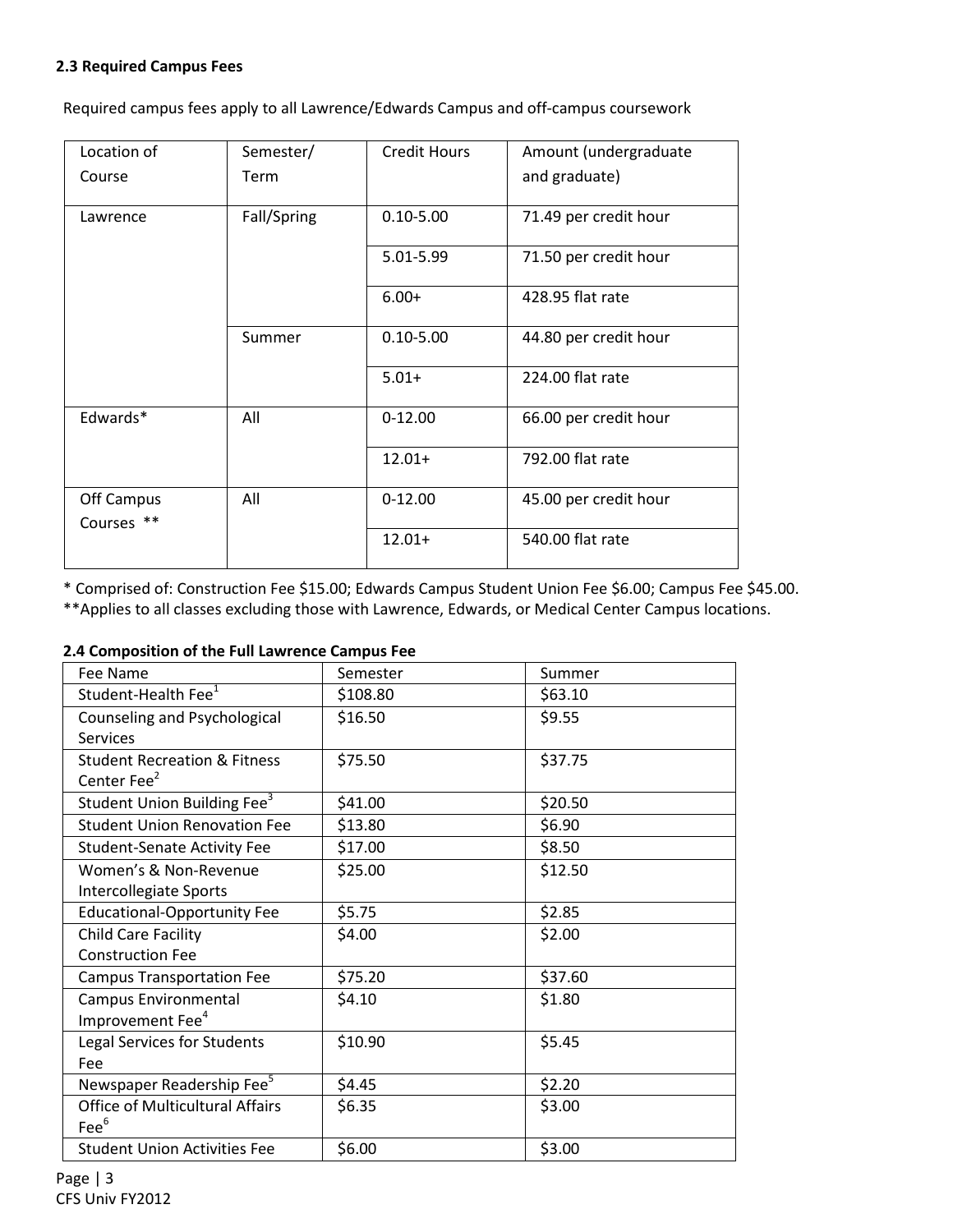| SafeRide Fee                               | \$12.10 | \$6.05   |
|--------------------------------------------|---------|----------|
| <b>KJHK</b>                                | \$2.50  | \$1.25   |
| TOTAL, FULL REQUIRED<br><b>CAMPUS FEE:</b> | S428.95 | \$224.00 |

NOTES:

<sup>1</sup>Comprised of: Student Health Services, \$105.30 (\$61.05 summer); Facilities, Maintenance, Repair, & Equipment, \$3.50 (\$2.05 summer)

<sup>2</sup>Comprised of: Recreation Services, \$42.00 (\$21.00 summer); Facilities & Construction Bond, \$29.50 (\$14.75 summer); Sports Clubs, \$3.00 (\$1.50 summer); & Facilities Maintenance \$1.00 (\$.50 summer)

<sup>3</sup>Comprised of: Student Union Operations \$37.50 (\$19.50 summer); Repairs, Improvements and Equipment Reserve \$3.50 (\$1.00 summer)

4 Comprised of: Recycling, \$3.60 (\$1.80 summer); Renewable Energy & Sustainability \$0.50 (not assessed in summer)  $^5$ Newspaper Readership Program fee, \$2.75 (summer \$1.35); University Daily Kansas \$1.70 (summer \$0.85)

6 Comprised of: Construction Fee \$3.50 (\$1.75 summer); Multicultural Education Fund \$1.15

(\$.55 summer); Services, Operations & Programs, \$1.45 (\$.70 summer); Long Term Maintenance \$.25 (not assessed in summer)

# 2.5 International Student Fee

Lawrence required International student fee: \$40.00 per enrolled student per term. This fee is non-refundable on or after the first day of classes.

# 2.6 Field Camp Fees (Summer session only)

| Course                                           | Field Camp Fee* |
|--------------------------------------------------|-----------------|
| Geology 360 Field Investigation (2 hours)        | \$150.00        |
| Geology 560 Introductory Field Geology (4 hours) | \$200.00        |
| Geology 561 Field Geology (4 hours)              | \$200.00        |
| Geography 714 Field Experience                   | \$275.00        |
| Anthropology 418/889 Field Work: Archaeology     | \$1,265.00      |

\*Field-camp fees are non-refundable once camp has started.

# 3.0 Staff Tuition Rates

Detailed information about staff tuition and fee adjustments is formerly incorporated into the Comprehensive Fee Schedule. The policy on staff and staff dependent tuition rates is now available in the online KU Policy Library. You may also refer to this policy as published in the Comprehensive Fee Schedule for the academic year 2010-2011.

# 3.1 Graduate Teaching Assistants

Applicable tuition, including Course Fees, is waived by percentage indicated below. If student is eligible, staff rates are assessed first before applying waiver. All other appropriate fees are assessed when applicable. For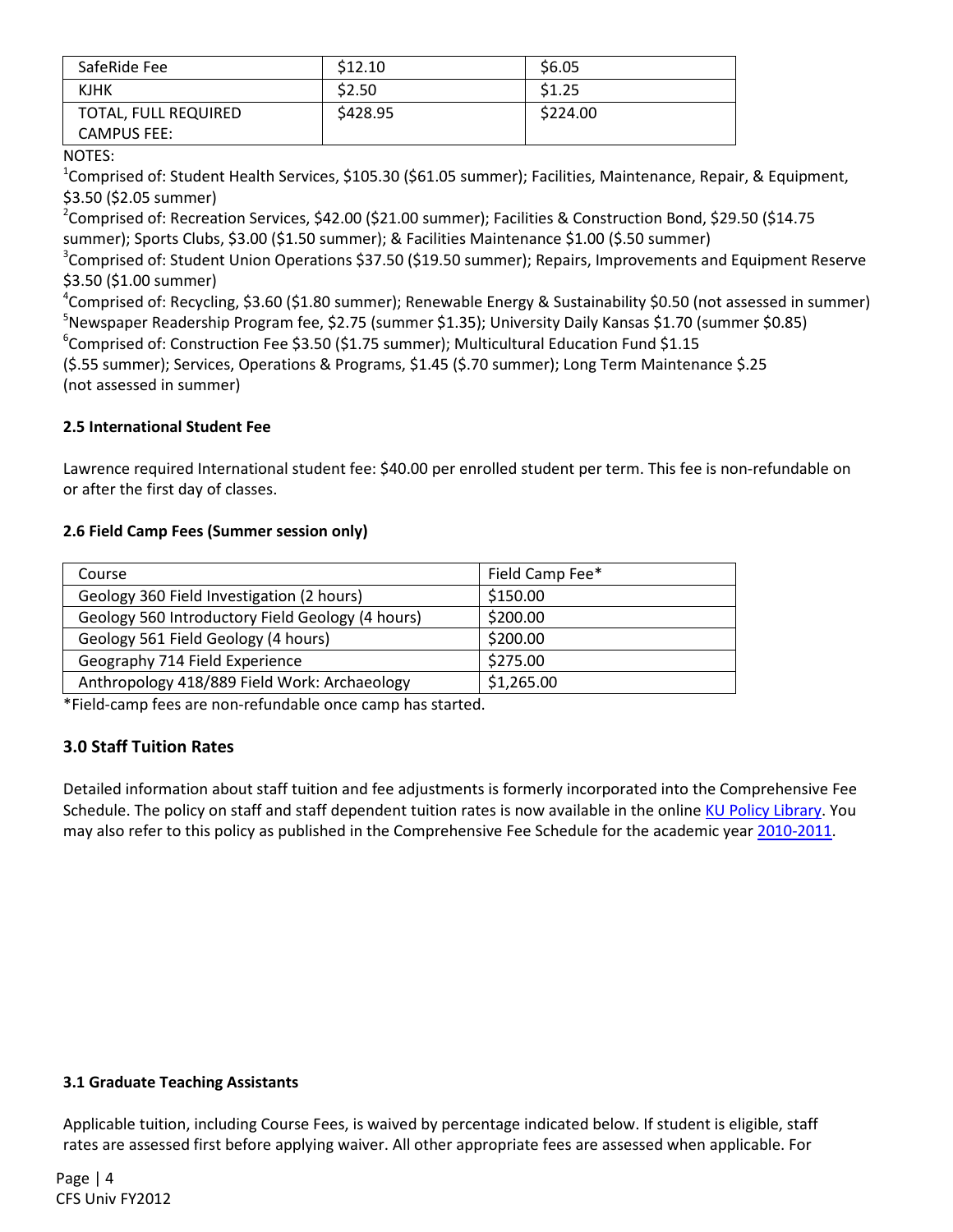eligible students, the University will pay up to three hours of required campus fees.

| <b>Staff Appointment:</b> | Percentage of Tuition |
|---------------------------|-----------------------|
|                           | and Course fees Paid  |
| $40 - 99%$                | 100%                  |
| $30 - 39%$                | 75%                   |
| $20 - 29%$                | 50%                   |
| $10 - 19%$                | 25%                   |

# 4.0 Late Payment and Enrollment-Related Fees

The Comprehensive Fee Schedule formerly incorporated detailed information regarding late payment and enrollment-related fees. More detailed information on fee policy is available in the online KU Policy Library.

| Fee Name and Description                               | Amount                            |
|--------------------------------------------------------|-----------------------------------|
| The late payment fee is assessed each month for any    | Fall/Spring \$100.00              |
| unpaid tuition and fee balance for two consecutive     | \$50.00<br>Summer                 |
| months. If an unpaid balance remains after two         |                                   |
| months, the late payment fee will default to 1.5% of   |                                   |
| the total balance owed beginning with the third        |                                   |
| month.                                                 |                                   |
| The late enrollment fee is assessed beginning at 12:00 | Fall/Spring \$150.00              |
| a.m. on the first published day of the fall and spring | \$75.00<br>Summer                 |
| semesters and summer term. The late enrollment fee     |                                   |
| is assessed once per semester/term.                    |                                   |
| The reactivation request fee is assessed when a        | \$75.00 each time reactivation is |
| student chooses to withdraw from a current or future   | requested                         |
| semester, his/her account is inactivated, and he/she   |                                   |
| decides to re-enroll for that semester.                |                                   |
| Deferred payments for awarded financial aid, but not   | \$50.00 deferment fee may be      |
| disbursed by the fee payment due date: The Office of   | assessed                          |
| Student Financial Aid Director or designee may defer   |                                   |
| payment of tuition and fees for a financial aid        |                                   |
| recipient. A student may request a deferment when      |                                   |
| financial aid has been awarded, but has disbursed.     |                                   |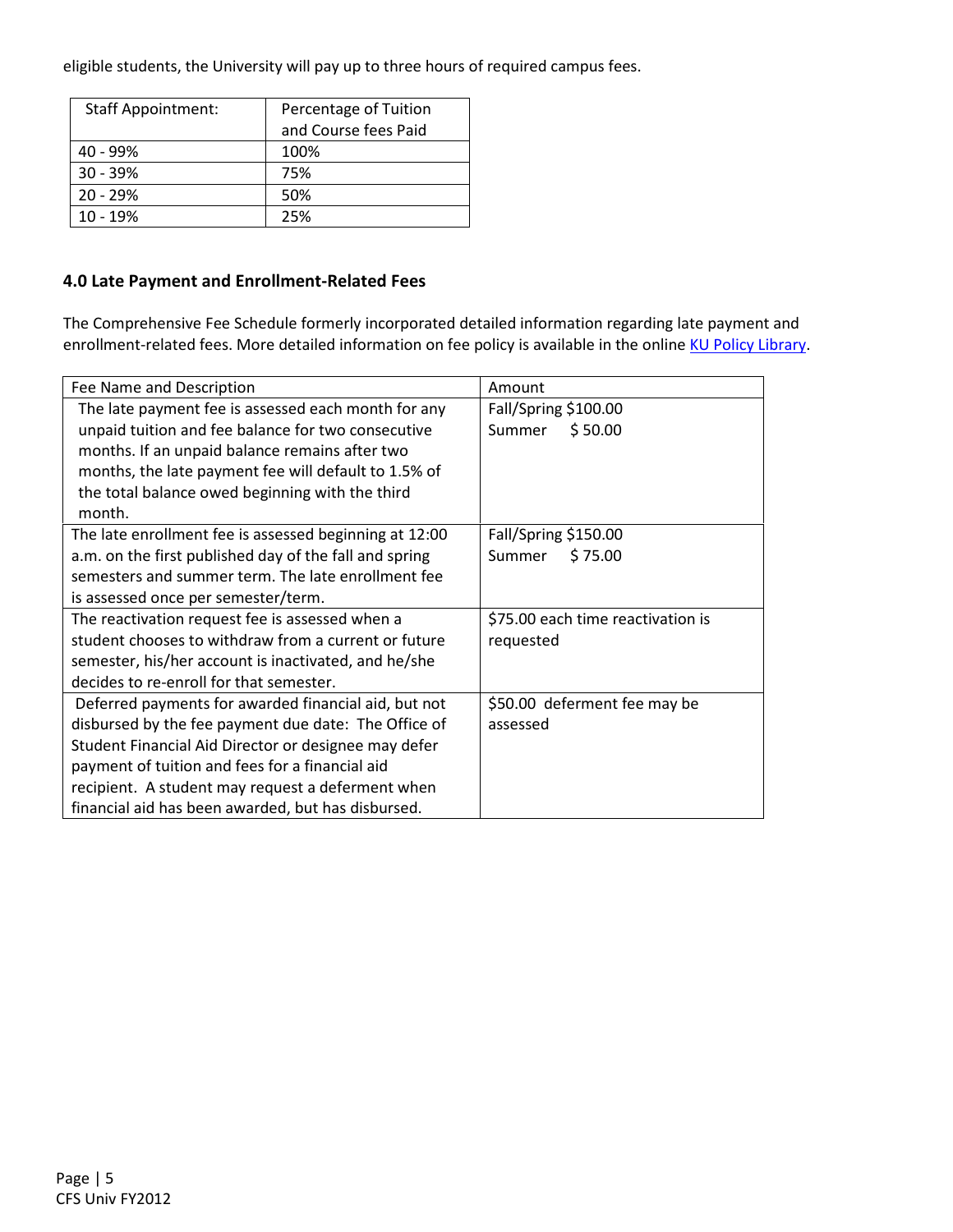# \*\*\*\*\*\*\*\*\*\*\*\*\*\*Section 2\*\*\*\*\*\*\*\*\*\*\*\*\* LAWRENCE/ EDWARDS CAMPUS DEPARTMENTAL CHARGES

# 5.0 Miscellaneous Administrative Fees

#### 5.1 Returned Check Fee

Each check returned to the University is subject to a \$30.00 service charge. Future payments on an account that incurred such a charge must be made by cash, cashier's check, or money order.

### 5.2 Admission Application Fees (not refundable and not applicable to tuition or other fees)

| <b>Application Fee</b>                                        | Fee Amount |
|---------------------------------------------------------------|------------|
| Application for undergraduate admission                       | \$30.00    |
| Application for undergraduate admission for international     | \$75.00    |
| students                                                      |            |
| Application for admission to Applied English Center           | \$50.00    |
| Additional application fee if applying to the PharmD program: | \$50.00    |
| School of Pharmacy (Doctor of Pharmacy)                       |            |

#### 5.3 Application for Admission to Post-baccalaureate Degree Programs:

| <b>Admission Type</b>                             | Fee Amount |
|---------------------------------------------------|------------|
| *Degree seeking-domestic paper & domestic on-line | \$55.00    |
| *Degree seeking-international-paper & on-line     | \$65.00    |
| Non-degree seeking-paper & on-line                | \$30.00    |
| Easy Admit Non-Degree                             | \$10.00    |
| Re-admission                                      | \$30.00    |
| Business, School of (Masters)- paper & on-line    | \$65.00    |
| Business, School of (Doctoral)-paper & on-line    | \$65.00    |
| Law, School of                                    | \$55.00    |
| Social Welfare, MSW program, School of (on-line)  | \$40.00    |
| Social Welfare, MSW program, School of (paper)    | \$60.00    |

\*All Schools except: Business, Law, Social Welfare MSW

Medicine, Nursing, Allied Health are included in Section 3 of this document

### 5.4 Enrollment Deposits/Tuition Fee Deposit (applicable toward student tuition, nonrefundable and required upon notification of acceptance)

| <b>Professional School</b>         | Deposit Amount                      |
|------------------------------------|-------------------------------------|
| School of Law                      | \$500.00 (\$250.00 due by April 15, |
|                                    | \$250.00 due by June 15)            |
| School of Social Welfare, Graduate | \$50.00                             |
| Programs                           |                                     |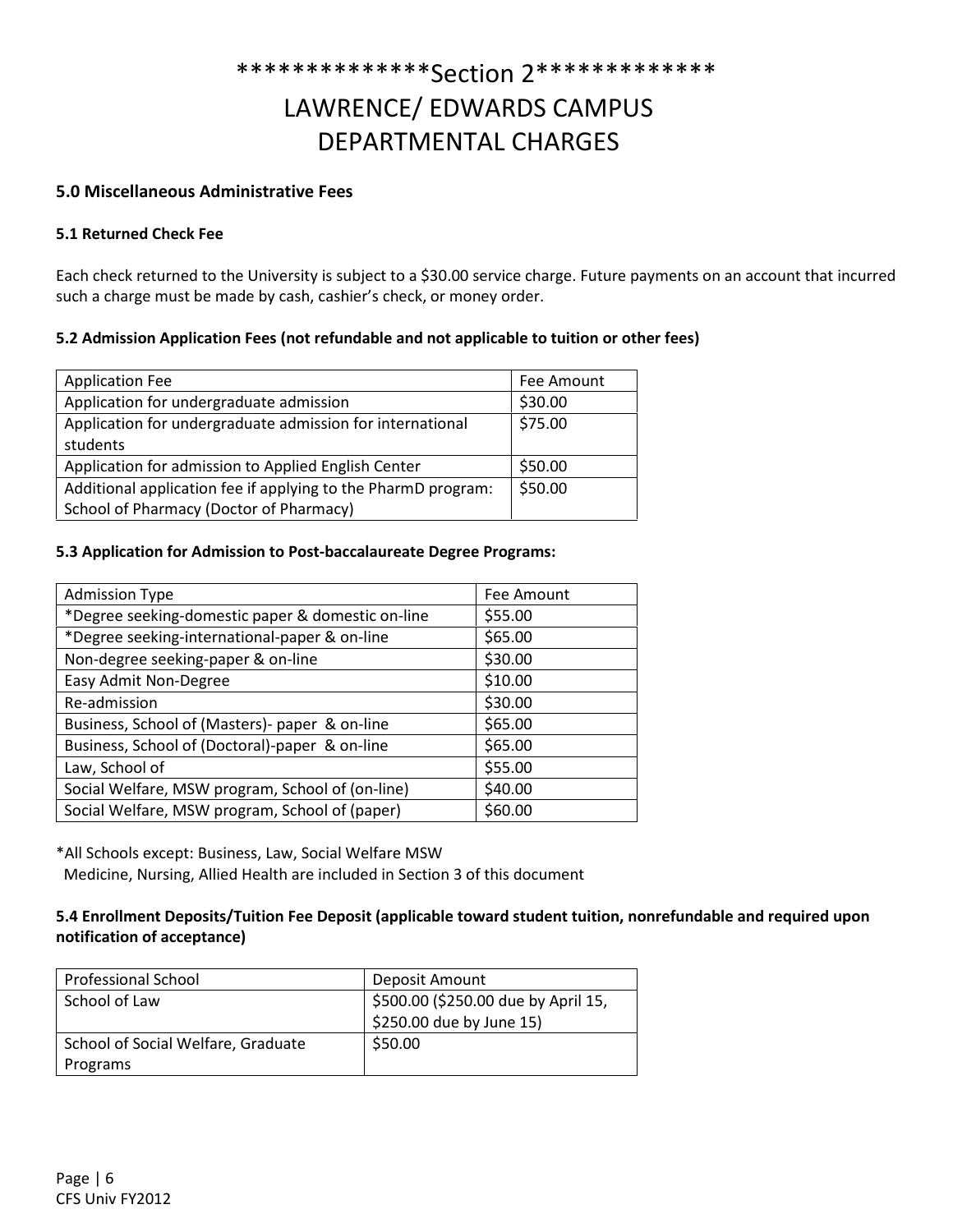#### 5.5 Enrollment Deposit for All New Students

A \$350.00 nonrefundable enrollment deposit is required for all new students (freshmen, transfer students, and international students). This bundled one-time enrollment deposit is to cover enrollment, housing, orientation, and retention related services. All or a portion of this fee is refundable prior to published deadlines.

#### 5.6 Department Credit Fees

| Department Credit by Examination  | 550.00 |
|-----------------------------------|--------|
| Department Retroactive Credit Fee | 550.00 |

### 5.7 Fees for Excessive Use of Course Materials

Students are required to reimburse the institution for the cost of (a) excess breakage and waste of materials and (b) materials used in excess of those required for completion of course work.

#### 5.8 Department Cost-recovery Fees

All departmental charges for specific goods and services (i.e., photocopy, optional instructional materials, career services user fees, building use fees, optional attendance Summer Orientation sessions, academic transcripts, etc.) not explicitly identified herein will be priced at an amount that approximates actual cost. As specified in the University Business Procedure Guide, campus administrative procedures are to be followed for approval and collection of these charges.

| KU Card | \$10.00 for initial issue, does not apply to |
|---------|----------------------------------------------|
|         | any student who is assessed and pays the     |
|         | enrollment deposit.                          |
|         | \$15.00 for replacement                      |
|         | \$3.00 for a copy of digitized photo         |

#### 5.9 Diploma Replacement Fee\*

The sale of information via a University replacement diploma, provided upon request and for a fee.

| Domestic Regular USPS Mail | \$20.00 |
|----------------------------|---------|
| Domestic Certified Mail    | \$25.00 |
| Non-Domestic Certified     | \$35.00 |

\*Total includes diploma cost and processing fee.

# 5.10 Academic Transcripts, Certifications, Statement of Degree, and Statement of Forthcoming Degree

The sale of information via University academic transcript, certification document, Statement of Degree and Statement of Forthcoming Degree will be provided upon request and for a fee. See the Office of the University Registrar website: Office of the University Registrar.

Up to one year after graduation, the original diploma is provided by the University of Kansas for pick up by the student. If one year has elapsed from the graduation date, a replacement diploma fee will be assessed for diploma requests.

Continuing Education Unit (CEU) transcript: \$4.50 each

# 5.12 Study Abroad /Consortium Adm. Fee (Paid to Office of the University Registrar)

\$40.00 per term

Page | 7 CFS Univ FY2012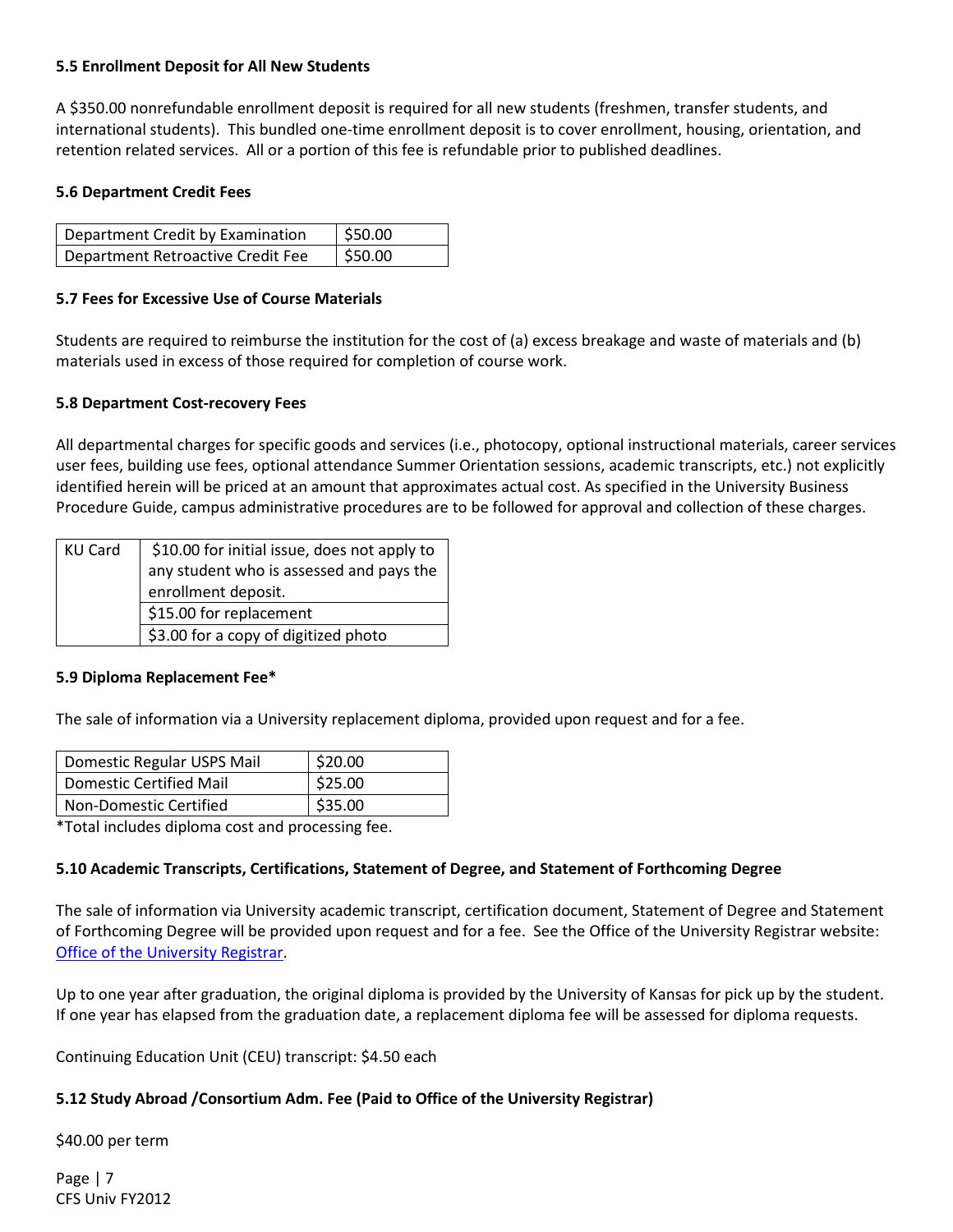# 5.13 Use of University Classrooms: Budig Hall, Hoch Auditoria

Internal-organization sponsored event: An internal or campus organization sponsored event is any event sponsored by a registered organization, academic department, or other campus unit that is open only to the KU community, which includes faculty, staff, and students. It may only be advertised on campus and in the campus newspaper.

| Classrooms | \$75.00 /day |
|------------|--------------|
| Auditoria  | \$100.00/day |

External-organization sponsored event: An external or off-campus sponsored event is any event that is: 1) Open to the general public, open to invited guests or registered participants, and the KU community, regardless of the sponsoring organization or individual; or 2) Any event that is sponsored by an organization that is not a registered student organization, academic department, or other campus unit. Contact the Student Involvement and Leadership Center, for a complete listing or to apply for registration.

| Classrooms | \$75.00      |
|------------|--------------|
| Auditoria  | \$200.00/day |

#### Budig Hall: Internal

| Room 110, 120, 130: up to 3 hours  | \$200.00 |
|------------------------------------|----------|
| Room 110, 120, 130: up to 8* hours | \$350.00 |

\*Each hour over 8 is an additional \$75.00/hr.

\*\*All rates are based on four-hour blocks of time. Any portion of a four-hour block is charged at the full rate.

#### Budig Hall: External

| Room 110 or 130: up to 3 hours  | $ $ \$300.00 |
|---------------------------------|--------------|
| Room 110 or 130: up to 8* hours | \$500.00     |

\*Each hour over 8 is an additional \$100.00/hr.

\*\*All rates are based on four-hour blocks of time. Any portion of a four-hour block is charged at the full rate.

| Room 120: up to 3 hours  | \$500.00 |
|--------------------------|----------|
| Room 120: up to 8 hours* | \$750.00 |

\*Each hour over 8 is an additional \$100.00/hr.

#### 5.14 Code of Student Rights and Responsibilities Violations

Code of Student Rights and Responsibilities Violations: When appropriate and in accordance with the Code of Student Rights and Responsibilities, students may be assessed fines or restitution if found in violation of the Code through a University sanctioned discipline process. Fines and restitution vary and are based upon the nature of the violation. As part of the sanction, students may be assessed a fee for participation in an educational program associated with the violation.

#### 5.15 Transcript Analysis and Licensure Review Fee (School of Education)

Analysis of non-KU transcripts: \$30.00. Added endorsement review of non-KU transcripts for Kansas practicing professionals: \$20.00. Transcript analysis and licensure reviews for current KU students or KU alumni are free. Analysis of foreign transcripts: contact the School of Education.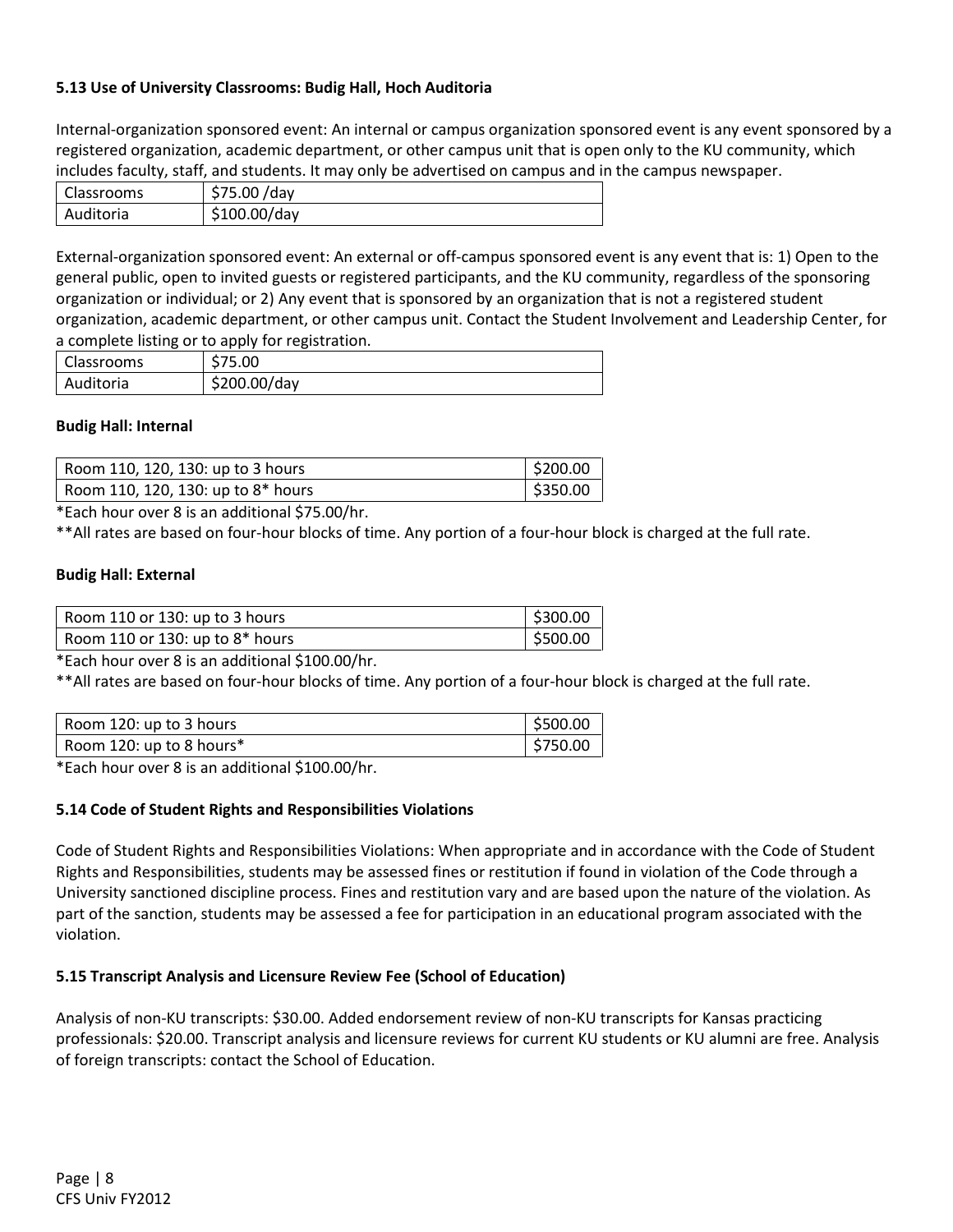### 5.16 Contracts and Compensatory Charge

This schedule does not limit the charges which may be collected under arrangements with other governmental or private agencies except that such arrangements may not provide for lesser charges. Tuition or other charges to more nearly cover the actual cost of instruction are specifically authorized.

# 6.0 Student Health Services

Student Health Services (SHS) is located on campus in Watkins Memorial Health Center. Services include general medicine, urgent care, gynecology, allergy injections, immunizations, travel consultation clinic, nutrition counseling, laboratory services, pharmacy, physical therapy, radiology and health promotion through the Wellness Resource Center. By paying the full Lawrence campus required fees, which include a health fee and are assessed at the time of enrollment, some services are offered at no additional cost (ex. most physician visits). Fees assessed for ancillary services (ex: laboratory tests, physical therapy) are typically offered at below median market charges for the Lawrence area.

#### 6.1 Health Insurance for International Students

Required Health Insurance: All International students are required to carry health insurance. Minimal levels are established each year. Information on insurance policies and information on the purchase of such policies is available through the Office of International Student Services and Watkins Health Center. Those not carrying such insurance will be required to purchase insurance at the following rates:

| Fall International Insurance:   | \$451.00 |
|---------------------------------|----------|
| Spring International Insurance: | \$451.00 |
| Summer International Insurance: | \$179.00 |

# 7.0 Library Constraints and Penalties

When appropriate and in accordance with the University-approved Library Access Policy, library borrowers will be assessed overdue fines for late return of library materials or equipment, charges for damaged materials or equipment, and replacement costs for lost (non-returned) materials and equipment, each including a service fee. The Comprehensive Fee Schedule formerly incorporated detailed information on Library fees, fines, and other replacement costs. This information is currently available by visiting the Library's website: KU Libraries.

#### 8.0 Parking Fees and Fines

The Comprehensive Fee Schedule formerly incorporated detailed information on Parking fees and fines at the University of Kansas. This information is currently available by visiting the Parking Department website: KU Parking & Transit.

# 9.0 Student Housing (Lawrence Campus)

The Comprehensive Fee Schedule formerly incorporated detailed information on Student Housing at the University of Kansas. This information is made available via the Department of Student Housing website: KU Department of Student Housing.

#### 10.0 Hilltop Child Development Program

The Comprehensive Fee Schedule formerly incorporated detailed information on the Hilltop Child Development program at the University of Kansas. This information is made available via their website: Hilltop Child Development Center.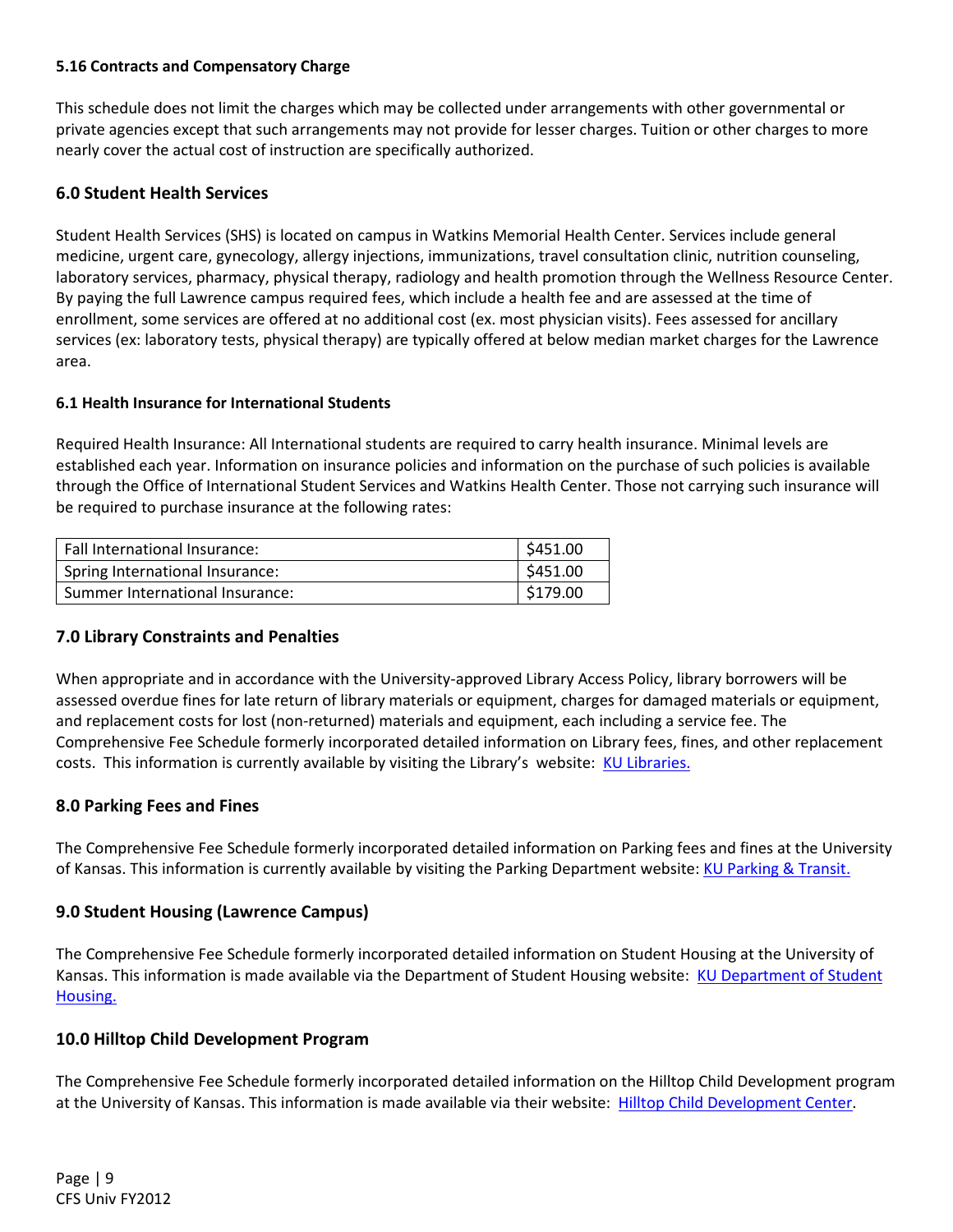# \*\*\*\*\*\*\*\*\*\*\*\*\*\*Section 3\*\*\*\*\*\*\*\*\*\*\*\*\* Medical Center Campuses

# 11.0 Kansas City Medical Center

### 11.1 Medical Center Tuition Rates

| <b>Student Type</b>        | <b>Tuition Category</b>   | <b>Resident Rate</b> | Non-Resident |
|----------------------------|---------------------------|----------------------|--------------|
| <b>Medical School Rate</b> | Flat Rate (Annual)        | 27,722.10            | 49,165.20    |
|                            | Flat Rate (Semi-Annual)   | 13,861.05            | 24,582.60    |
|                            | Per credit hour (Summer)  | 759.55               | 1,346.99     |
| Non-Medical School Rate    | Undergraduate(per credit) | 245.90               | 646.00       |
|                            | Graduate(per credit)      | 303.90               | 726.10       |

Medical School Tuition is assessed semi-annually in the fall and spring semesters for any enrollment regardless of credit hour load. After eight semesters of tuition, tuition will be waived if a student has not repeated any course. Dropped and withdrawn courses do not count as repeats for tuition assessment purposes. Students are assessed eight semesters of tuition regardless if the MD requirements are completed in less than eight semesters.

Medical student tuition is adjusted by prorating the refund schedule published in the Tuition and Fee Refund policy if the medical student totally withdraws from a semester.

The official start and end date of the semester used for prorated adjustments are published on the KUMC Office of the Registrar website at: http://www.kumc.edu/student-services/office-of-the-registrar.html

The amount of tuition adjusted for modules that have not started will be determined by the following formula. The start and end weeks are determined from the Official School of Medicine Schedule and Classes.

(Number of Weeks Not Started/Total number of weeks in the semester)\*Semi-annual Tuition

The number of weeks completed is determined by the official withdrawal date. Withdrawals that occur prior to the end of the week are rounded up to include the full week.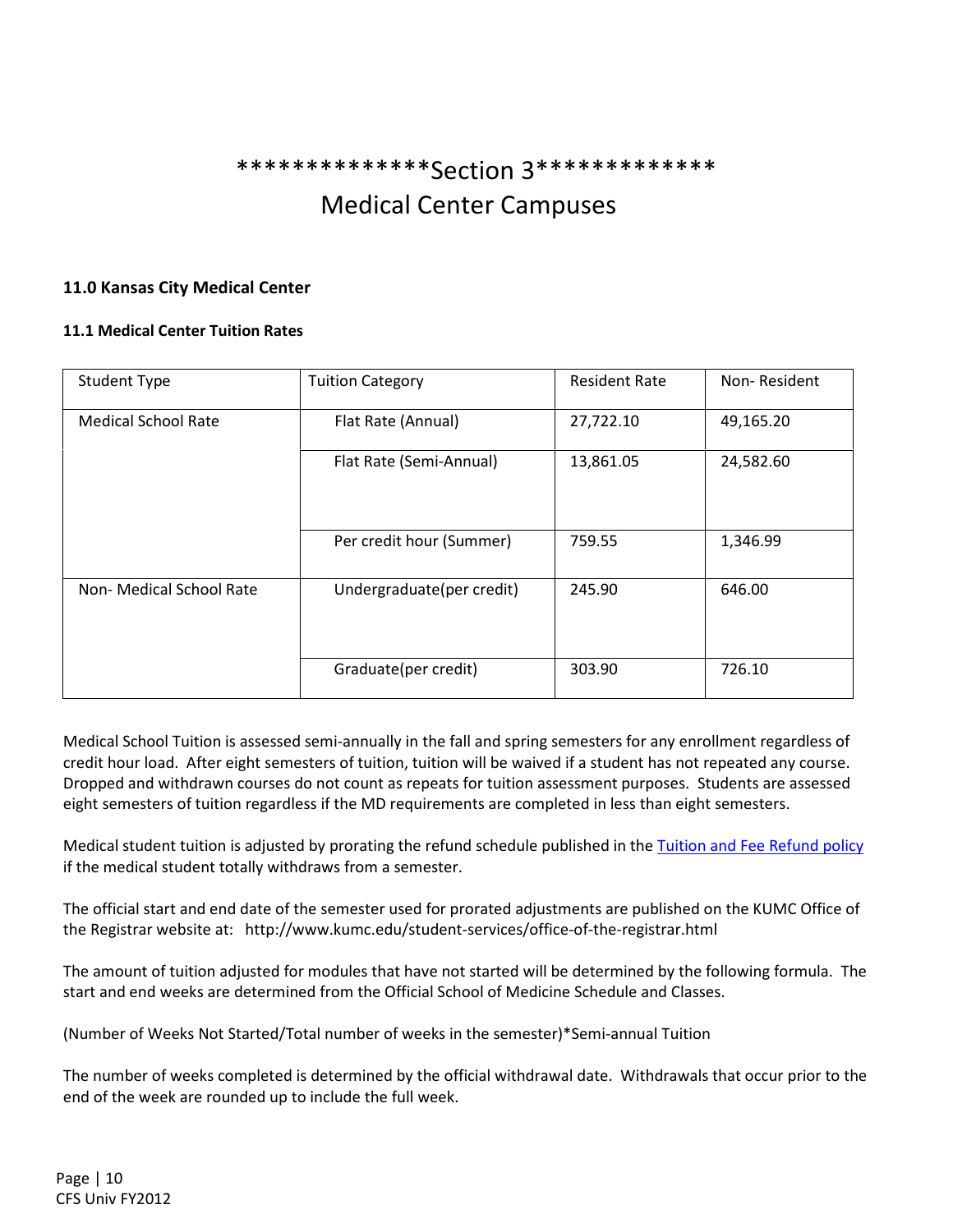# 12.0 Required campus fees for the Medical Center Campus

Lawrence classes offered at KUMC will be assessed KUMC campus fees instead of the Lawrence fees.

| Location of | Semester/   | <b>Student Classification</b> | Amount for 0.10 or more |
|-------------|-------------|-------------------------------|-------------------------|
| Course      | Term        |                               | Credit Hours (per       |
|             |             |                               | semester)               |
|             |             |                               |                         |
| Kansas City | Fall/Spring | Undergraduate                 | 198.35                  |
|             |             | Graduate                      | 198.35                  |
|             |             | Medical                       | 263.42                  |
|             | Summer      | Undergraduate                 | 88.46                   |
|             |             | Graduate                      | 88.46                   |
| Wichita     | Fall/Spring | Undergraduate                 | 45.28                   |
|             |             | Graduate                      | 45.28                   |
|             |             | Medical                       | 185.05                  |
|             | Summer      | Undergraduate                 | 17.71                   |
|             |             | Graduate                      | 17.71<br>13.0           |

# Course Fees: In addition to Tuition

The following course fees, in addition to the tuition rates indicated above, are assessed per credit hour.

| Nurse Anesthesia                                        | \$200.00 per credit hour for students entering Summer 2011      |
|---------------------------------------------------------|-----------------------------------------------------------------|
| <b>Occupational Therapy</b>                             | \$100.00 per credit hour for students entering Summer 2011      |
| Physical Therapy                                        | \$100.00 per credit hour for students entering Summer<br>2011   |
| <b>Great Plains Consortium Course Fee</b>               | \$465.00 per credit hour Fall 2011, Spring 2012, Summer<br>2012 |
| <b>Nursing Education Exchange</b><br>(NEXUS) Course Fee | \$725.00 per credit hour Fall 2011, Spring 2012, Summer 2012    |

# 14.0 Composition of the Medical Center Campus Fee

| <b>KC UDGK/GRDK</b>                  | Semester | Summer    |
|--------------------------------------|----------|-----------|
| Kirmayer Fitness Center              | \$60.29  | \$24.35   |
| Library                              | \$25.53  | \$12.75   |
| <b>Student Activity</b>              | \$4.12   | \$2.06    |
| <b>Student Governing Council Fee</b> | \$9.60   | \$4.80    |
| <b>Student Health</b>                | \$83.18  | \$41.60   |
| <b>Students Records Maintenance</b>  | \$5.79   | \$2.90    |
| <b>Disability Insurance Fee</b>      | \$9.84   | <b>NA</b> |
| Total                                | \$198.35 | \$88.46   |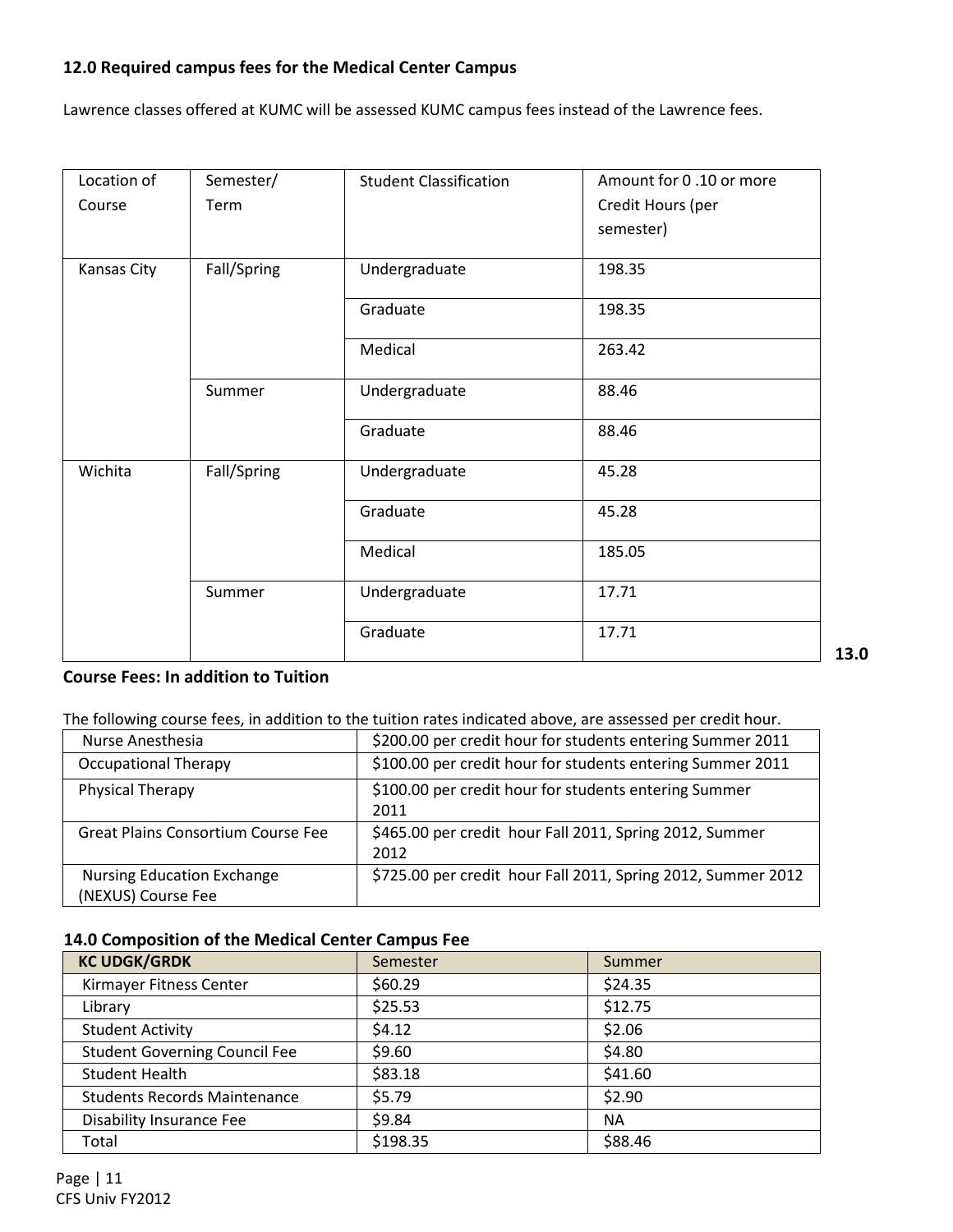| <b>Wichita UDGK/GRDK</b>             | Semester  | Summer    |
|--------------------------------------|-----------|-----------|
| Kirmayer Fitness Center              | ΝA        | NА        |
| Library                              | \$25.53   | \$12.75   |
| <b>Student Activity</b>              | \$4.12    | \$2.06    |
| <b>Student Governing Council Fee</b> | <b>NA</b> | <b>NA</b> |
| <b>Student Health</b>                | <b>NA</b> | <b>NA</b> |
| <b>Students Records Maintenance</b>  | \$5.79    | \$2.90    |
| Disability Insurance Fee             | \$9.84    | NА        |
| Total                                | \$45.28   | \$17.71   |

| <b>KC MED</b>                        | Semester | Summer    |
|--------------------------------------|----------|-----------|
| Kirmayer Fitness Center              | \$66.37  | ΝA        |
| Library                              | \$57.97  | <b>NA</b> |
| <b>Student Activity</b>              | \$5.15   | NA        |
| <b>Student Governing Council Fee</b> | \$12.00  | <b>NA</b> |
| <b>Student Health</b>                | \$103.97 | NA        |
| <b>Students Records Maintenance</b>  | \$8.12   | NA        |
| Disability Insurance Fee             | \$9.84   | NA        |
| Total                                | \$263.42 | NA        |

| <b>Wichita Med</b>                   | Semester  | Summer |
|--------------------------------------|-----------|--------|
| Kirmayer Fitness Center              | <b>NA</b> | ΝA     |
| Library                              | \$57.97   | NA     |
| <b>Student Activity</b>              | \$5.15    | ΝA     |
| <b>Student Governing Council Fee</b> | NА        | ΝA     |
| <b>Student Health</b>                | \$103.97  | ΝA     |
| <b>Students Records Maintenance</b>  | \$8.12    | ΝA     |
| Disability Insurance Fee             | \$9.84    | ΝA     |
| Total                                | \$185.05  | NA     |

| <b>Salina Med</b>                    | Semester | Summer    |
|--------------------------------------|----------|-----------|
| Kirmayer Fitness Center              | \$66.37  | ΝA        |
| Library                              | \$57.97  | NA        |
| <b>Student Activity</b>              | \$5.15   | NA        |
| <b>Student Governing Council Fee</b> | \$12.00  | ΝA        |
| <b>Student Health</b>                | \$103.97 | <b>NA</b> |
| <b>Students Records Maintenance</b>  | \$8.12   | ΝA        |
| Disability Insurance Fee             | \$9.84   | ΝA        |
| Total                                | \$263.42 | ΝA        |

# 15.0 Graduate Medical Education and Post-doctoral Fellows Campus Fees

| Kansas City Fees | \$40.74 (annual) | \$20.37 (semi-annual) |
|------------------|------------------|-----------------------|
| Wichita Fees     | \$16.44 (annual) | \$8.22 (semi-annual)  |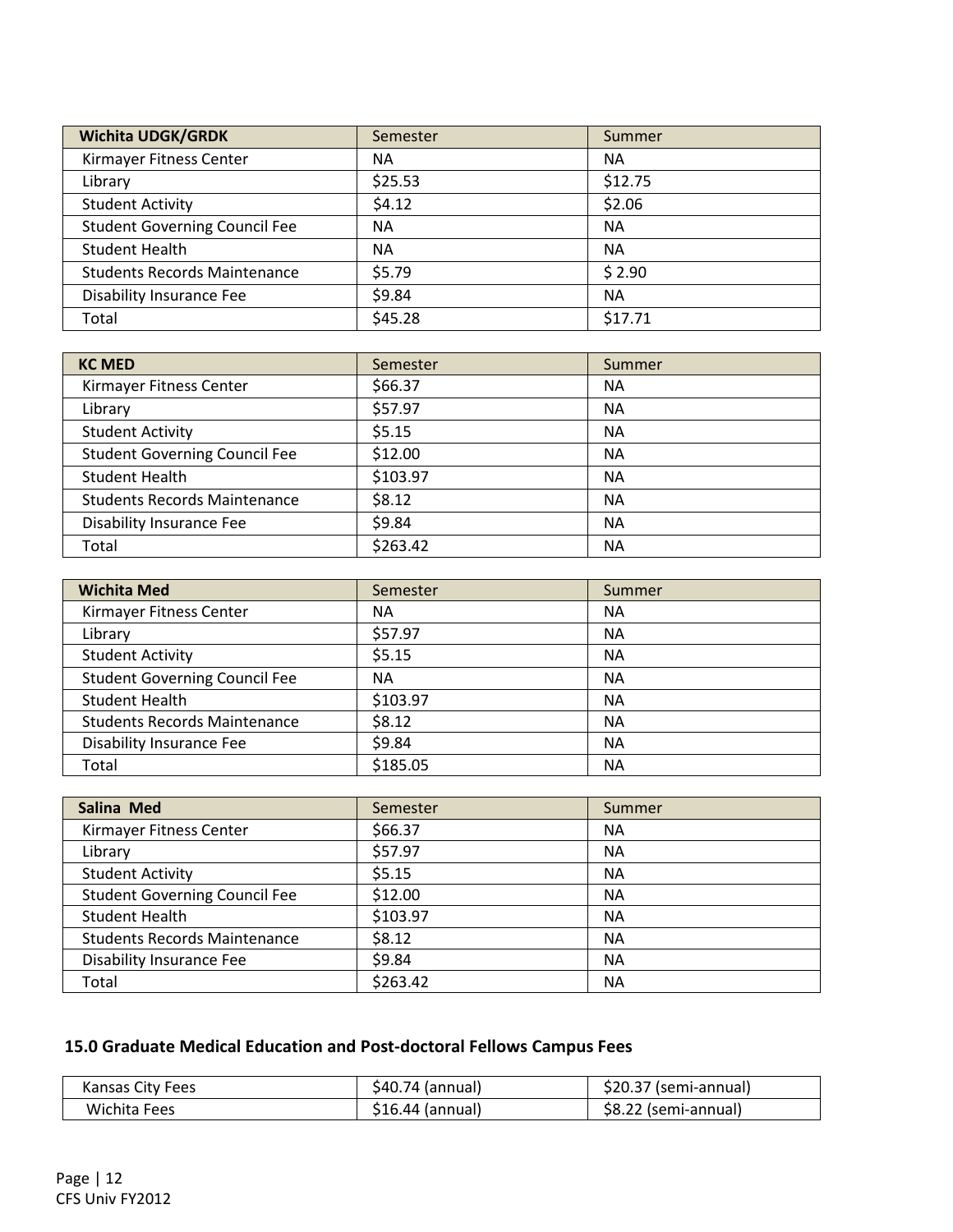# 16.0 Visiting Student Fees and Pre-matriculation Medical Student Fees

| Visiting Student Fees and pre-       |         | Visiting Students in |
|--------------------------------------|---------|----------------------|
| matriculation Medical Student Fees   |         | Wichita              |
| Kirmayer Fitness Center              | \$8.00  | <b>NA</b>            |
| Library                              | \$5.00  | \$5.00               |
| <b>Student Activity</b>              | \$2.00  | \$2.00               |
| <b>Student Governing Council Fee</b> | \$2.00  | <b>NA</b>            |
| <b>Student Health</b>                | \$8.00  | \$8.00               |
| Tuition                              | \$25.00 | \$25.00              |
| Total                                | \$50.00 | \$40.00              |

School of Nursing students enrolled in only off-campus courses are assessed the Student Records Maintenance fee (\$5.79 for the fall and spring/ \$2.90 for the summer) and the Student Health Records fee (\$15.00 for the fall and spring  $/$  \$7.50 for the summer).

Non School of Nursing students enrolled in only off-campus courses are assessed the Student Records Maintenance fee. (\$5.79 for the fall and spring/ \$2.90 for the summer)

# 17.0 Students Assessed Program Fee for each Consecutive Semester Enrolled

| Program                                                     | Program Fee |
|-------------------------------------------------------------|-------------|
| Diagnostic Cardiac Sonography (5 semesters)                 | \$2,800.00  |
| Nuclear Medicine (3 semesters)                              | \$1,500.00  |
| Diagnostic Ultrasound and Vascular Technology (5 semesters) | \$1,100.00  |
| Research Clinical Trial Coordinator (3 semesters)           | \$500.00    |

 Certificate students are assessed the semester campus fees equivalent to an undergraduate student as outlined in paragraph 12.3

# 18.0 Modular Rate for Clinical Rotations

| Resident                       | Non-Resident                   |
|--------------------------------|--------------------------------|
| $$2,640.35 -$ four week period | $$4,682.41 -$ four week period |
| $$660.09$ – clinical hour      | $$1,17.60$ – clinical hour     |

Students enrolling in elective or required modules after May of their graduation year and/or after completion of the requirements for the MD degree will be charged at the modular rate (or full semester tuition whichever is less). When a required module(s) is/are repeated, a charge at the modular rate will result for each additional month repeated.

The per clinical hour rate shall be determined by dividing the sum of two years of medical tuition (based on the amount of tuition of the current fiscal year) by the minimum number of hours required to complete the clinical curriculum.

Students accepted into the official MD/Ph.D. combined-degree Program will be assessed graduate tuition and fees according to their hours of enrollment during each (semester/summer session) of their "graduate student" enrollment phase. They will be subject to the graduate school calendar (i.e. refunds, drops, adds). During the "medical student" phase, MD-Ph.D. students will be assessed medical school annual tuition and fees. If a student withdraws or is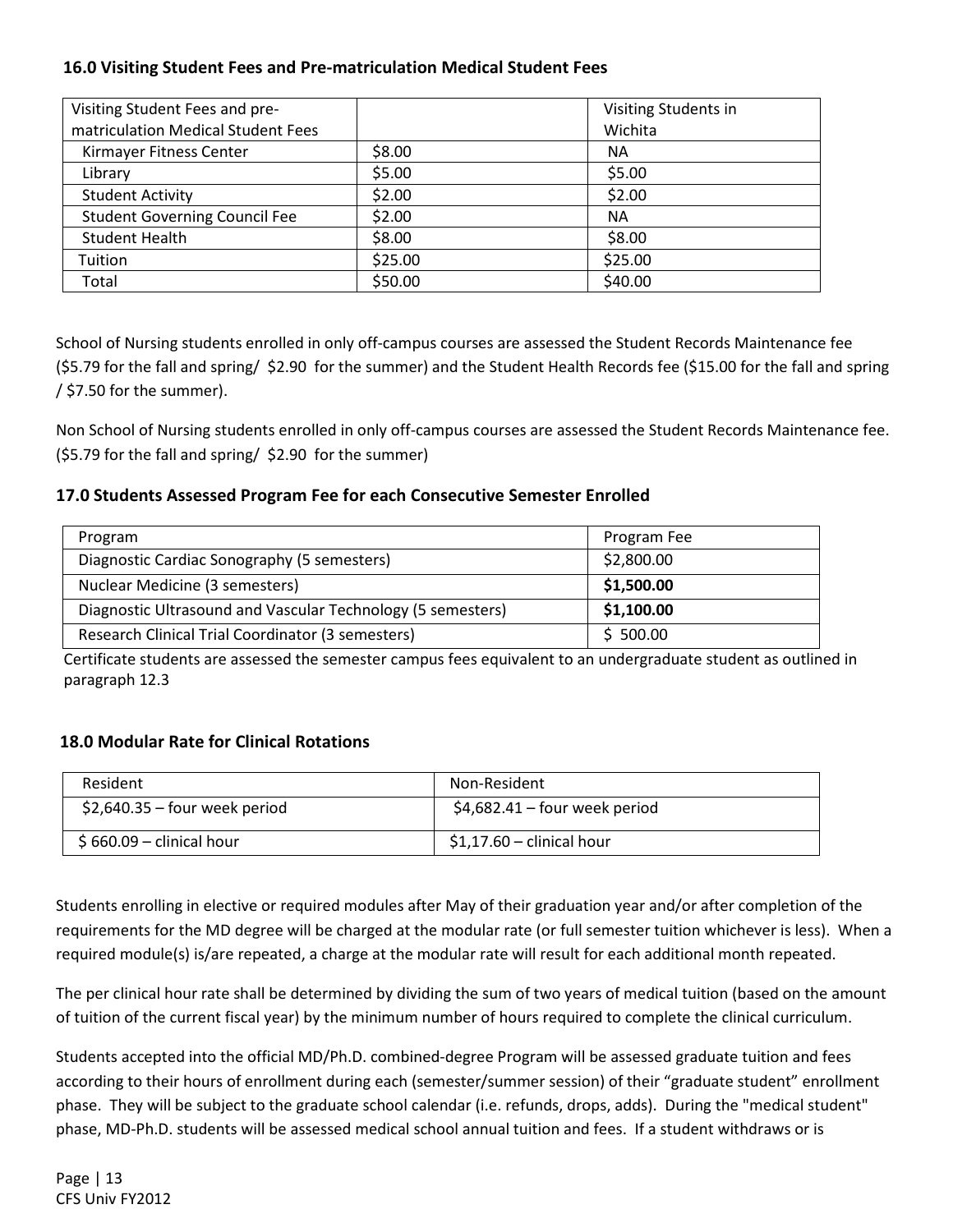separated from the program, the student shall pay to the University the total amount of tuition plus interest charges that the student otherwise would have paid as outlined in the student's MD-Ph.D. Discontinuation Agreement.

# 19.0 Application Fees

| <b>Application Fee</b>                                                        | Fee Amount |
|-------------------------------------------------------------------------------|------------|
| In-state applicant fee to School of Medicine                                  | No charge  |
| Out-of-state applicant fee to School of Medicine                              | \$50.00    |
| Application fee for visiting osteopathic students                             | \$35.00    |
| Application fee for degree seeking undergraduate and graduate programs in the | \$60.00    |
| school of Allied Health and Nursing                                           |            |
| Application fee for non-degree seeking graduate programs                      | \$30.00    |
| Application fee for HP&M students - domestic & international                  | \$60.00    |

# 20.0 Tuition and Fee Deposit (Required upon notification of acceptance and applicable towards tuition and fees)

| School                                                                            | Fee Amount |
|-----------------------------------------------------------------------------------|------------|
| School of Medicine - MD Program (refundable if applicant withdraws before May 15) | \$50.00    |
| Cytotechnology (non-refundable)                                                   | \$35.00    |
| Physical Therapy (non-refundable)                                                 | \$60.00    |
| Occupational Therapy (non-refundable)                                             | \$30.00    |
| Nurse Anesthesia (non-refundable)                                                 | \$60.00    |

KUMC undergraduate and graduate students seeking to enroll after not enrolling for a previous fall or spring semester or seeking to enroll after withdrawing from the current semester are assessed a \$50.00 reactivation fee.

# 21.0 Parking Fees and Fines

The Comprehensive Fee Schedule formerly incorporated detailed information on Parking. This information is made available via KU Medical Center website http://www.kumc.edu/parking/.

# 22.0 Department Cost-Recovery Fees

| Fee Type                                                 | Fee Amount |
|----------------------------------------------------------|------------|
| <b>KUMC</b> card initial                                 | No charge  |
| KUMC card replacement                                    | \$20.00    |
| Diploma or Certificate replacement fee                   | \$10.00    |
| Diploma mailing fee - Domestic Regular                   | \$10.00    |
| Diploma mailing fee - Domestic Certified                 | \$15.00    |
| Diploma mailing fee - Non-domestic Registered            | \$25.00    |
| <b>Certified International Mail</b>                      | \$35.00    |
| <b>Express Verification of Services</b>                  |            |
| Same day service-Domestic mail and/or FAX                | \$15.00    |
| Same day service-Federal Express Overnight               | \$35.00    |
| Same day service-Federal Express Overnight International | \$45.00    |
| Fax Charge                                               | \$5.00     |
| Priority Mail Shipping with Delivery Confirmation        | \$7.00     |
| Federal Express Shipping Overnight                       | \$15.00    |
| Federal Express Shipping International                   | \$25.00    |

The sale of information via University certification document will be provided upon request and for a fee

Page | 14 CFS Univ FY2012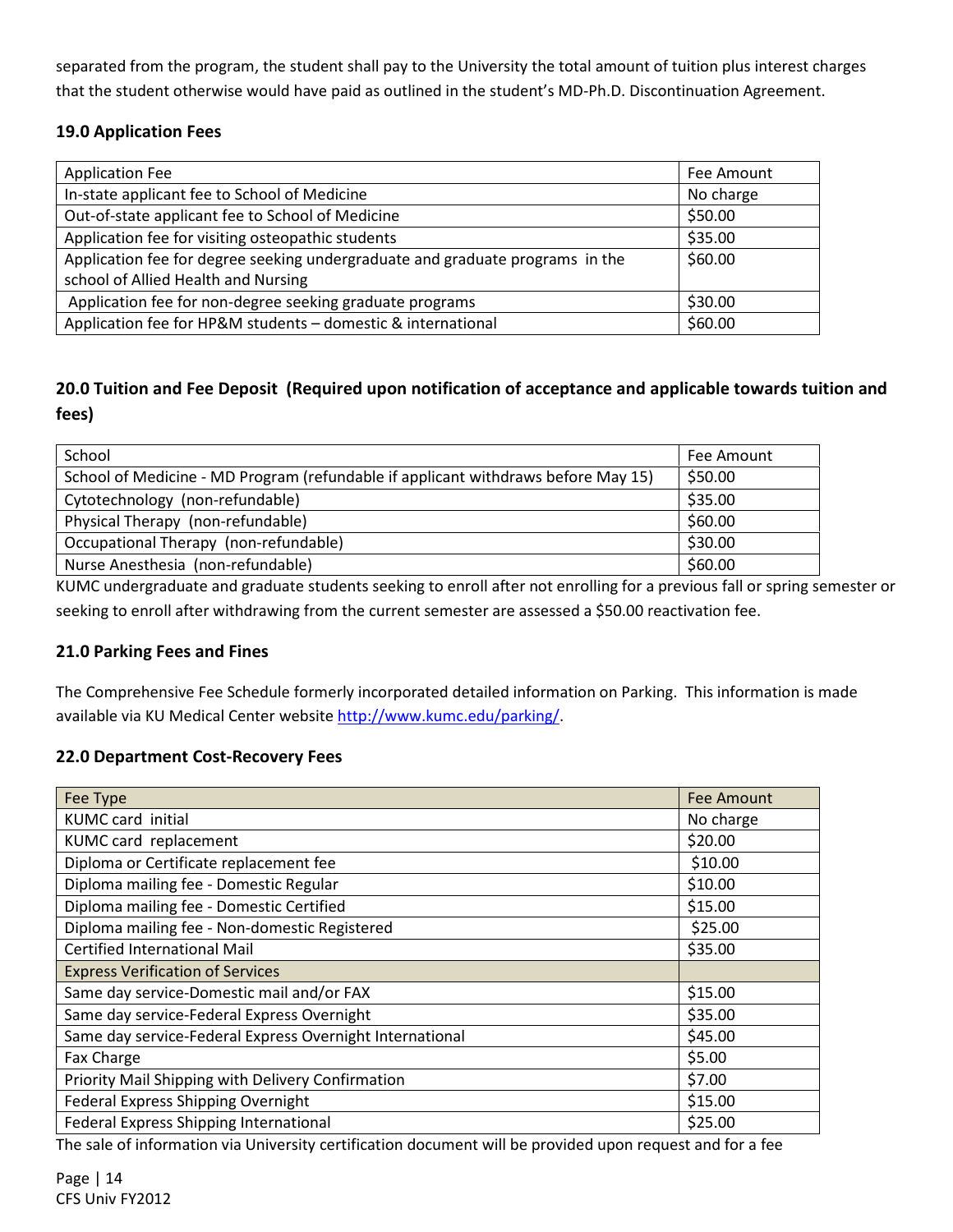# 23.0 Library Constraints and Penalties

The Comprehensive Fee Schedule formerly incorporated detailed information on Interlibrary. This information is made available via KU Medical Center website: KU Medical Center Library

# 24.0 Criminal Background Check Cost Recovery Fee

All students must have a criminal background check. Students will be sent information by the School/Department which admits them so they can secure this check prior to attendance. The student will directly pay the cost for this criminal background check to the company providing this service

### 25.0 Individual Class Fees

| <b>Department / Class Fee</b>                                     | <b>Fee Amount</b> |
|-------------------------------------------------------------------|-------------------|
| <b>Health Information Management</b>                              |                   |
| <b>HEIM 440</b>                                                   | \$250.00          |
| <b>Clinical Laboratory Sciences:</b>                              |                   |
| <b>CLS 523</b>                                                    | \$165.00          |
| <b>CLS 537</b>                                                    | \$165.00          |
| <b>CLS 533</b>                                                    | \$165.00          |
| <b>CLS 547</b>                                                    | \$165.00          |
| <b>CLS 549</b>                                                    | \$165.00          |
| <b>CLS 607</b>                                                    | \$165.00          |
| <b>CLS 543</b>                                                    | \$165.00          |
| <b>CLS 545</b>                                                    | \$165.00          |
| <b>CLS 611</b>                                                    | \$300.00          |
| <b>Molecular Biotechnology</b>                                    |                   |
| <b>CLS 711</b>                                                    | \$500.00          |
| <b>Dietetics and Nutrition Syllabus Fee</b>                       |                   |
| <b>DN 822</b>                                                     | \$7.00            |
| <b>DN 826</b>                                                     | \$22.00           |
| Physical Therapy and Rehabilitation Sciences (class of 2012 only) |                   |
| Lab fees (for semester 1) per semester                            | \$200.00          |
| Lab fees (for semesters 2-7) per semester                         | \$125.00          |
| <b>Respiratory Care</b>                                           |                   |
| <b>RESP 303</b>                                                   | \$180.00          |
| <b>RESP 325</b>                                                   | \$80.00           |
| <b>RESP 340</b>                                                   | \$275.00          |
| <b>RESP 390</b>                                                   | \$20.00           |
| <b>RESP 667</b>                                                   | \$100.00          |
| Cytotechnology                                                    |                   |
| <b>CYTO 300</b>                                                   | \$100.00          |
| <b>School of Nursing: Lab Fees</b>                                |                   |
| <b>NURS 331</b>                                                   | \$250.00          |
| <b>NURS 332</b>                                                   | \$80.00           |
| <b>NURS 338</b>                                                   | \$80.00           |
| <b>NURS 420</b>                                                   | \$80.00           |
| <b>NURS 450</b>                                                   | \$80.00           |
| <b>Department / Class Fee</b>                                     | <b>Fee Amount</b> |
| <b>NRSG 810</b>                                                   | \$335.00          |

Page | 15 CFS Univ FY2012